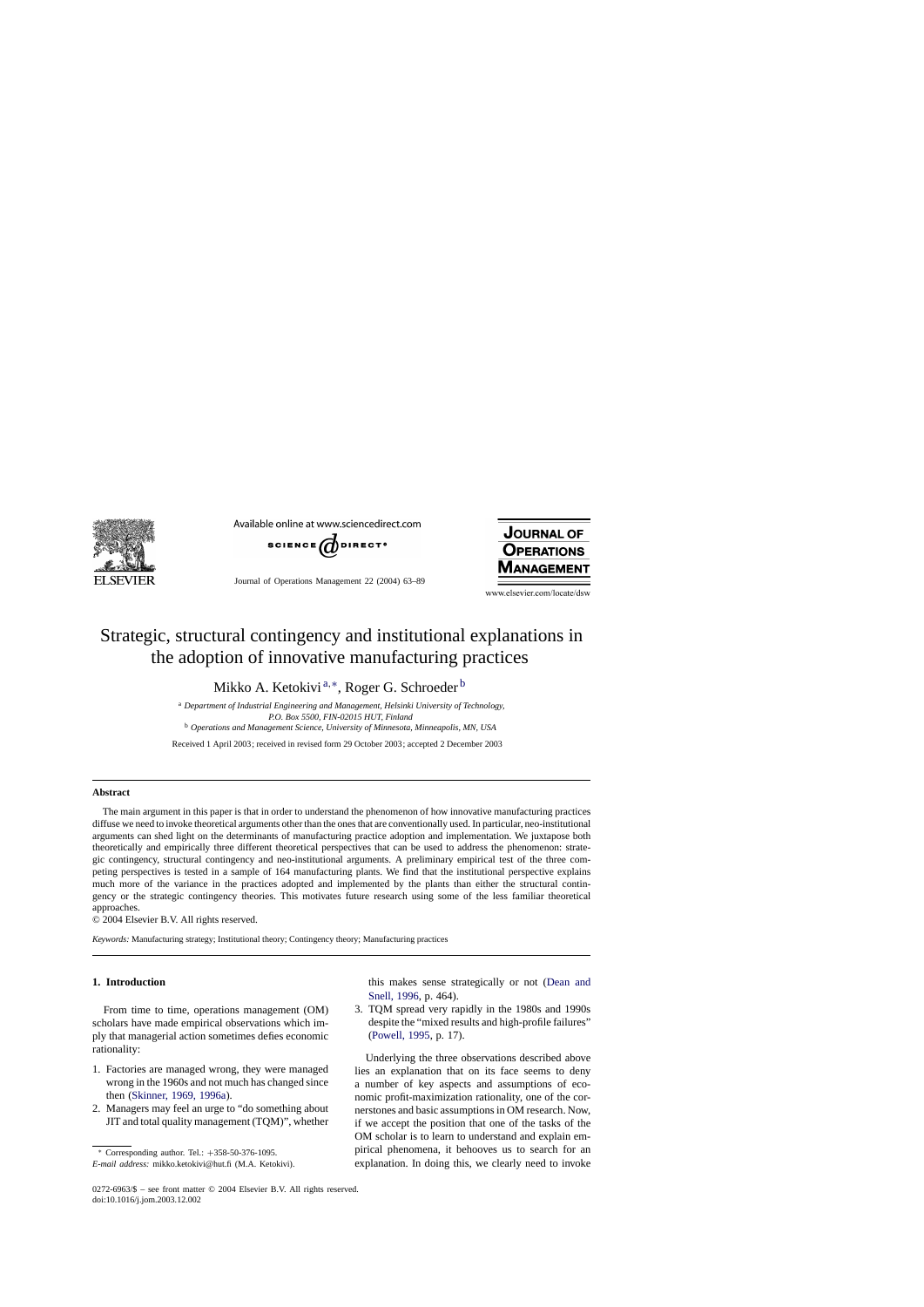theories somewhat different from the ones we have traditionally used.

Theories used in OM research have traditionally albeit often implicitly—been based on *closed rational systems theory* [\(Scott, 1998 \[1981\]\) a](#page--1-0)s well as applied microeconomics and organization economics ([Banker](#page--1-0) [and Khosla, 1995](#page--1-0)). More recently, *open rational systems* explanations, such as offshoots of the structural contingency theory, have been introduced (e.g., [Kotha and Orne, 1989\)](#page--1-0). In typical empirical studies, we often look at the different aspects of organizations such as manufacturing plants by breaking them down in a reductionist manner into their constituent parts, and then analyzing them—through methods akin to *comparative structural analysis* ([Woodward,](#page--1-0) [1994 \[1965\]\)—](#page--1-0)to determine how variance in specific structural arrangements and organizational routines (e.g., manufacturing practices) correlates with operational and economic performance. This approach closely parallels input-heterogeneity arguments of applied organization-economic perspectives such as the resource-based view ([Wernerfelt, 1984\)](#page--1-0) and the related capability-based view [\(Teece et al., 1997\).](#page--1-0) Not surprisingly, the resource-based view has gained much attention in OM theorizing as of late (e.g., [Amundson,](#page--1-0) [1998; Schroeder et al., 2002; Vastag, 2000\).](#page--1-0)

In order to address the phenomena described above, however, we must step outside the realm of strict profit-maximizing economic rationality. To this end, institutional theory has much to offer.

### **2. What is the institutional argument?**

For our purposes, we define *institutionalized practice* as "a set of organizational routines that becomes perceived as economically valuable even in the absence of empirical evidence of its economic effectiveness."<sup>1</sup> Hence, the focus here is on how manufacturing practices become institutionalized, that is, perceived as valuable and worth pursuing, despite lack of direct evidence. A case in point, the diffusion of lean manufacturing is, at least in part, properly viewed through an institutional mimicry lens: mimickers attributed Toyota's success to its manufacturing system and upstream supply network management, and hence tried to mimic the manufacturing system long before the link to economic performance was firmly established. The same can be said of TQM and other manufacturing practices.

When we search for institutional explanations in the extant OM literature, we conclude that a number of authors have claimed that institutional explanations and application of institutional theory in the OM literature are scarce and empirical work is virtually nonexistent [\(Banker and Khosla, 1995; Choi](#page--1-0) [and Eboch, 1998; St. John et al., 2001\)](#page--1-0). At the same time, these authors have identified the potential value of institutional theory in OM research.

Now, the claim that institutional explanations in OM are scarce begs many questions. $<sup>2</sup>$  After all, every</sup> research endeavor in management research invokes an institutional argument of sorts. For instance, the principles of economic rationality and profit-maximization *are* institutions, that is, institutionalized principles that define economically rational action ([DiMaggio](#page--1-0) [and Powell, 1991\).](#page--1-0) Hence, all empirical OM research that examines the determinants of high performance invokes an institutional argument. Indeed, those of us who have applied transaction cost economics or evolutionary economics in our work have also applied specific economic variants of the institutional theory ([Scott, 2001 \[1995\],](#page--1-0) pp. 28–33).

Because institutional explanations come in a plethora of shapes and forms with little agreement on the specifics ([DiMaggio and Powell, 1991; Scott,](#page--1-0)

 $1$  This definition bears resemblance to [Selznick \(1957\). T](#page--1-0)he main departure from Selznick here is that Selznick's approach is essentially a sociological one, ours is economic. Another point of departure is the level of analysis; [Selznick \(1957\)](#page--1-0) was mainly concerned about how *organizations* become institutionalized, "infused with value beyond the technical requirements of the task at hand" (p. 17). We are primarily interested in individual manufacturing practices which parallels the micro-organizational focus of the neo-institutionalist approaches [\(DiMaggio and Powell, 1991\).](#page--1-0)

<sup>2</sup> When OM scholars such as [St. John et al. \(2001\)](#page--1-0) state that institutional explanations in OM are scarce they refer to theories of *organizational isomorphism*, examinations of the distinctly sociological mechanisms through which organizations become to resemble one another over time ([DiMaggio and Powell, 1983\)](#page--1-0). A key element in the isomorphism argument is that business organizations seek *legitimacy* in addition to economic efficiency, and the focus is on "the ways in which institutional mechanisms [constrain] organizational structures and activities" [\(Scott, 2001](#page--1-0) [1995], p. 75). Theories of isomorphism are just a small fraction of institutional theory.